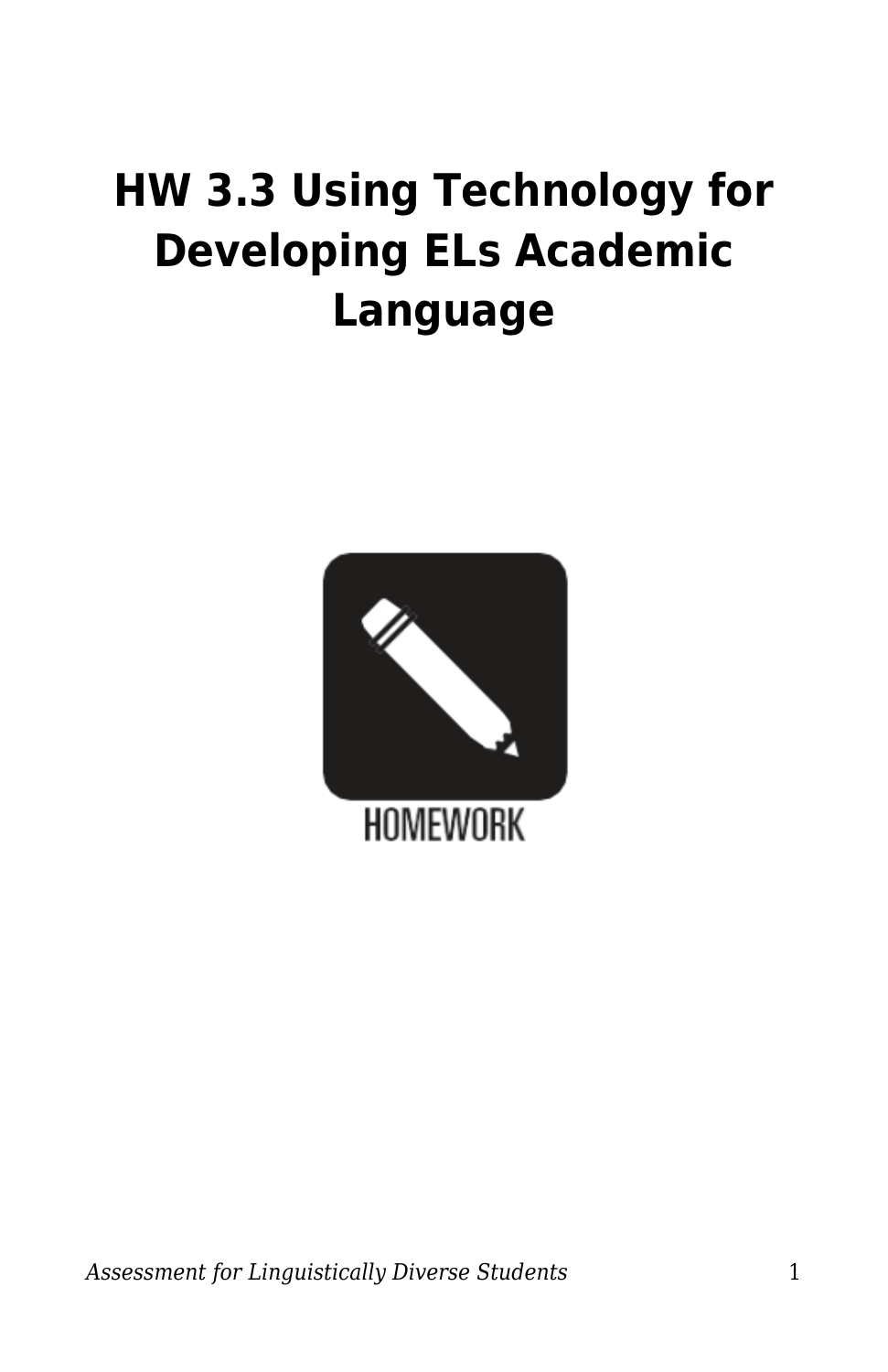| Pedagogical<br><b>Intent</b>                                                                                                                                                                                                          | <b>Student Position</b>                                                                                                                                                                                                                                                                         |
|---------------------------------------------------------------------------------------------------------------------------------------------------------------------------------------------------------------------------------------|-------------------------------------------------------------------------------------------------------------------------------------------------------------------------------------------------------------------------------------------------------------------------------------------------|
| Teachers can use<br>technology tools<br>to promote<br>interaction with<br>content as well as<br>interaction with<br>each other,<br>placement, proficiency<br>enabling ELLs to<br>practice their<br><b>English language</b><br>skills. | <b>Students are</b><br>learning about<br><b>English language</b><br>assessment<br>practices. Now they<br>will consider the<br>role of technology<br>in their work with<br>English language<br>learners to promote<br>academic language<br>use at the word,<br>sentence, and<br>discourse level. |
|                                                                                                                                                                                                                                       |                                                                                                                                                                                                                                                                                                 |

## **Instructions**

1. Read the [WIDA focus bulletin on Technology](https://byu.box.com/s/2ytkpmr19vnt4ljec4uhpckek66wqjeo) to help you evaluate the type of technology used in your classroom.

2.Write a report identifying specific media and technology tools you are aware of or that you learn about in the reading. In the report:

- List each item you will consider.
- Provide an analysis of each that describes how you think it can support or hinder ELs learning.
- In this description, you can also attend to the difficulty or ease with which each is usable in your teaching or context.

3.Use the form entitle[d Evaluating Technology Tech Tools for](https://byu.box.com/s/9dnwnm7bhs5cu7pp1vosg4kmirmsoul7) [Learning & Academic Language](https://byu.box.com/s/9dnwnm7bhs5cu7pp1vosg4kmirmsoul7). Continue your report by examining a tech tool, media, or game used in your classroom and its effectiveness or ineffectiveness in developing academic language in your ELs.